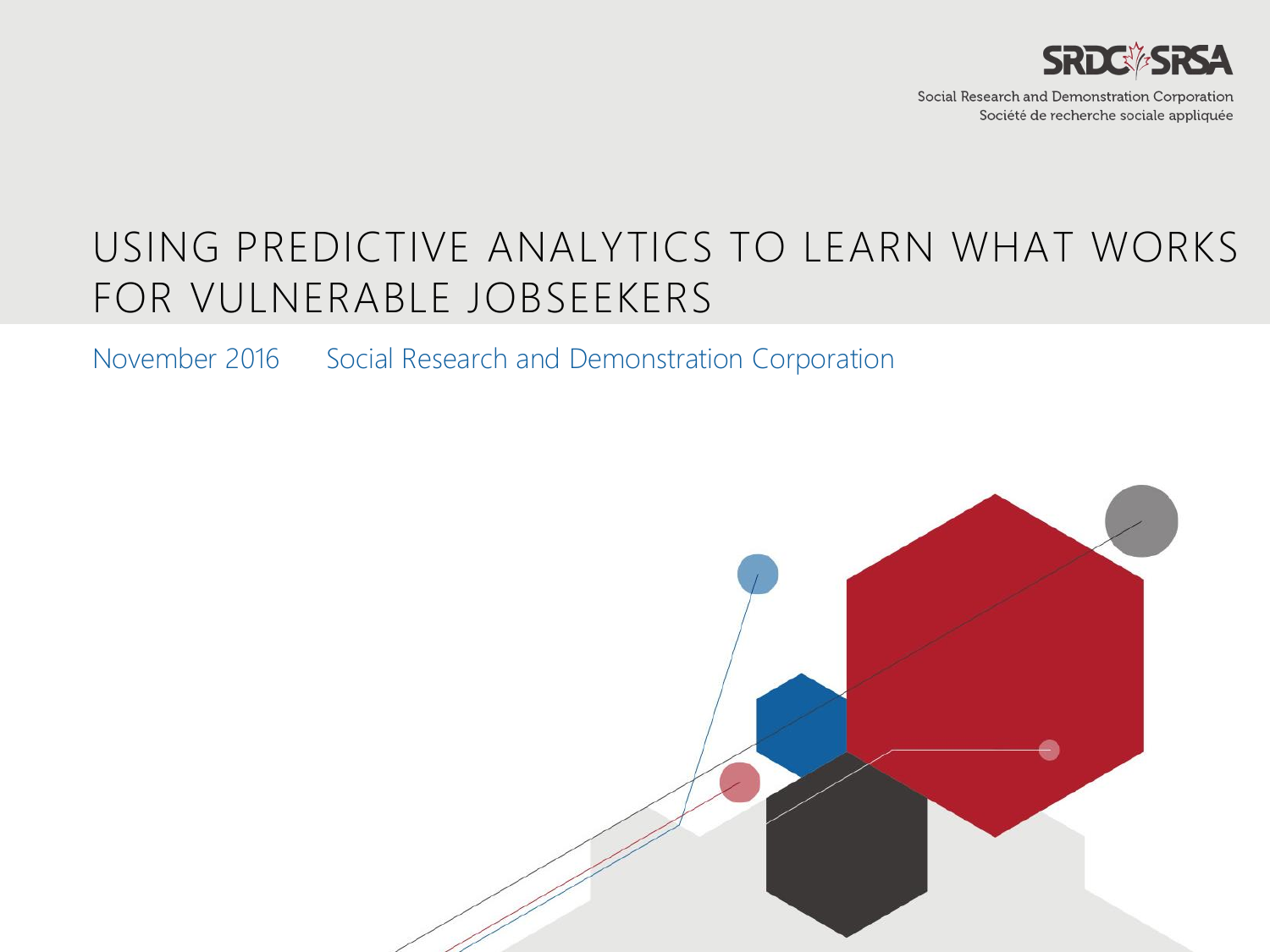## INTRODUCTION

- Governments face three important challenges:
	- Determining what services to offer, given a range of client needs and labour market contexts
	- $\triangleright$  Getting the right clients to the right services at the right time
	- $\triangleright$  Ensuring service delivery staff have the resources to deliver effective services while meeting diverse demands
- **IF In transforming their employment services and income** assistance systems, provinces—such as Manitoba, Ontario, and Nova Scotia—have recognized the role that optimal service allocation plays in effective and efficient service delivery, and how analytics can support allocation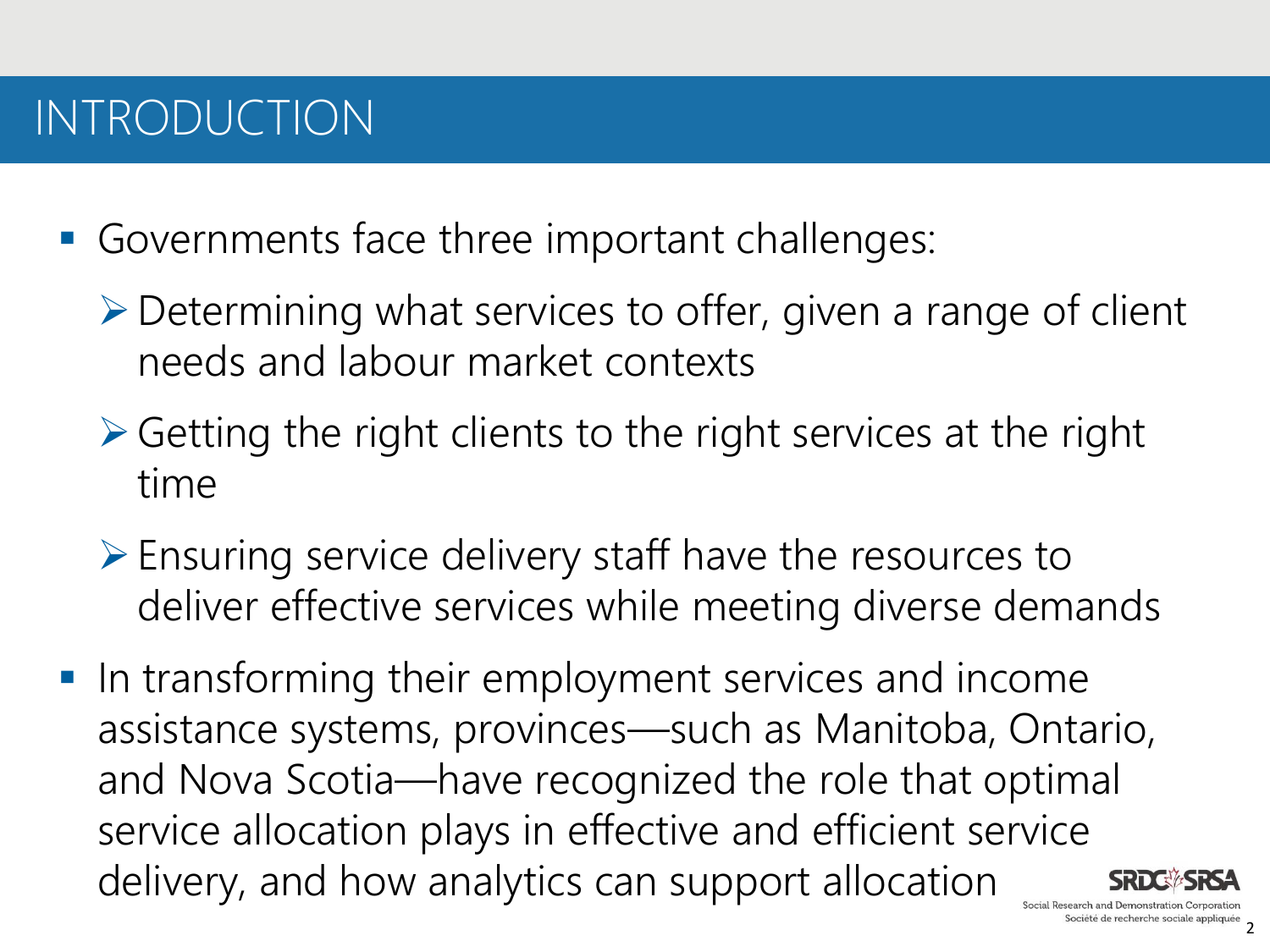## ANALYTICS PROCESS

- **1. Assess technical feasibility Can we use available data to** predict the likelihood of clients achieving outcome(s) of interest?
- **2. Determine policy and program alignment –** Can we use clients' predicted likelihood of achieving outcomes to meaningfully categorize clients in a way that aligns with policy objectives?
- **3. Implement in practice –** Can these client categories be used to plan and deliver services that effectively and efficiently improves client outcomes?

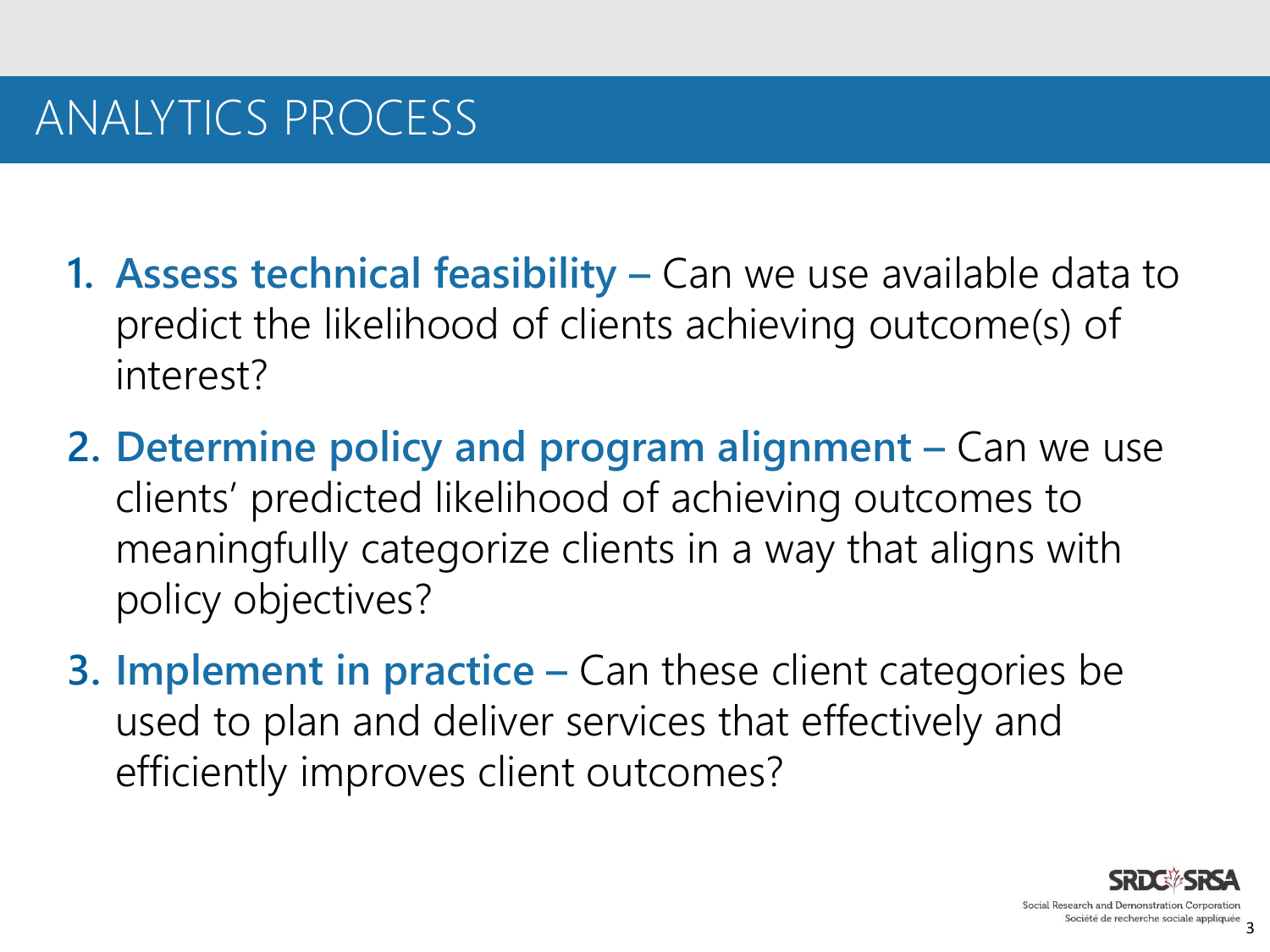# **Using data to predict client outcomes**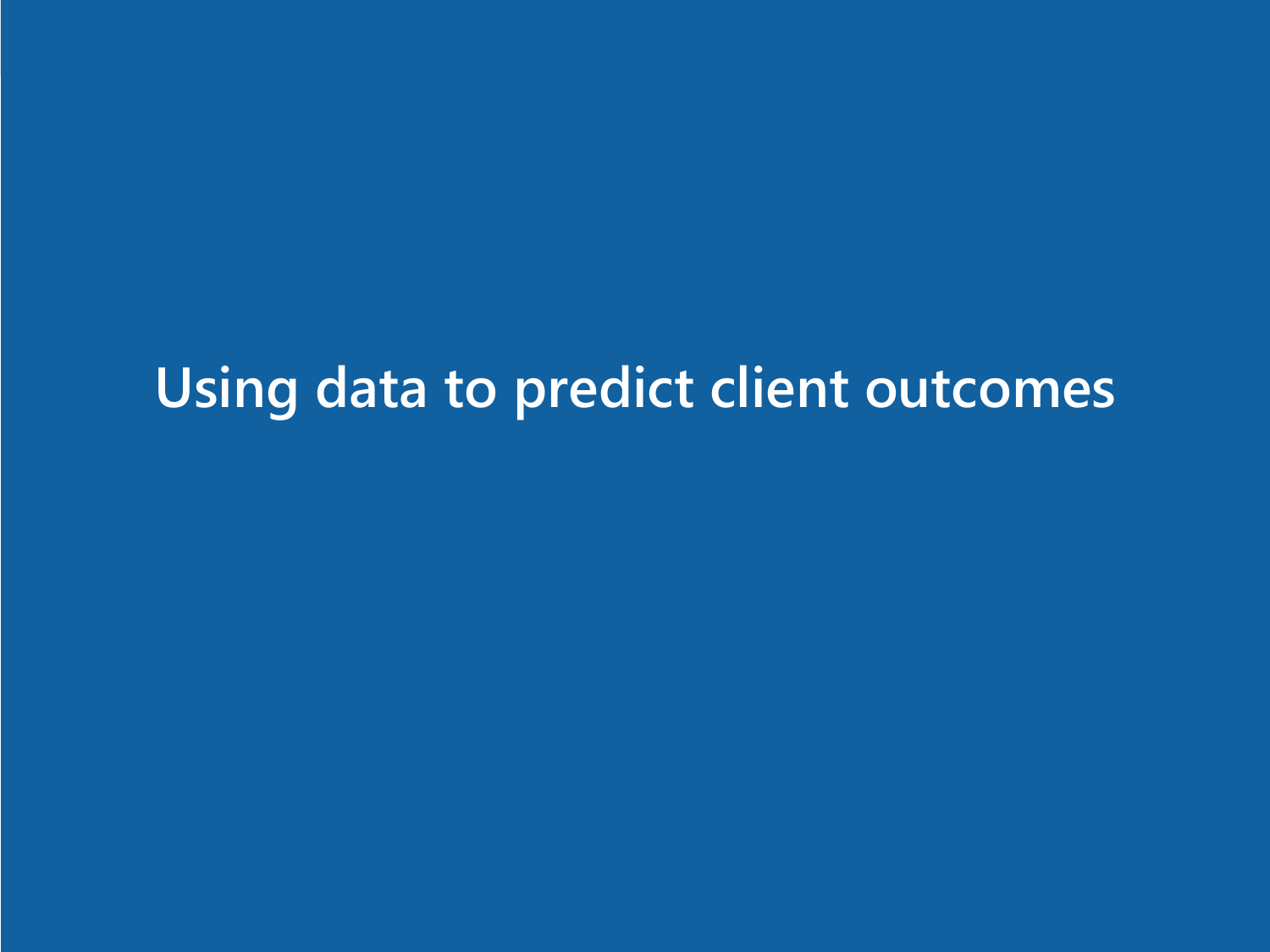## IDENTIFYING OUTCOME VARIABLES

- Outcomes used in predictive modelling should be purposedriven, and in selecting them we should consider:
	- $\triangleright$  Is the predicted outcome related to key goals?
	- $\triangleright$  Is the data for the outcome reliable?
- Consider two approaches operating in the same context, but with different goals and outcomes:

**GOAL:** Improve labour market outcomes of income assistance clients through employment services.

**OUTCOME:** Income assistance use one year after intake.

**GOAL:** Reduce time caseworkers spend on compliance monitoring of income assistance clients, to increase resources available for active case management.

**OUTCOME:** Ineligibility due to compliance issues.

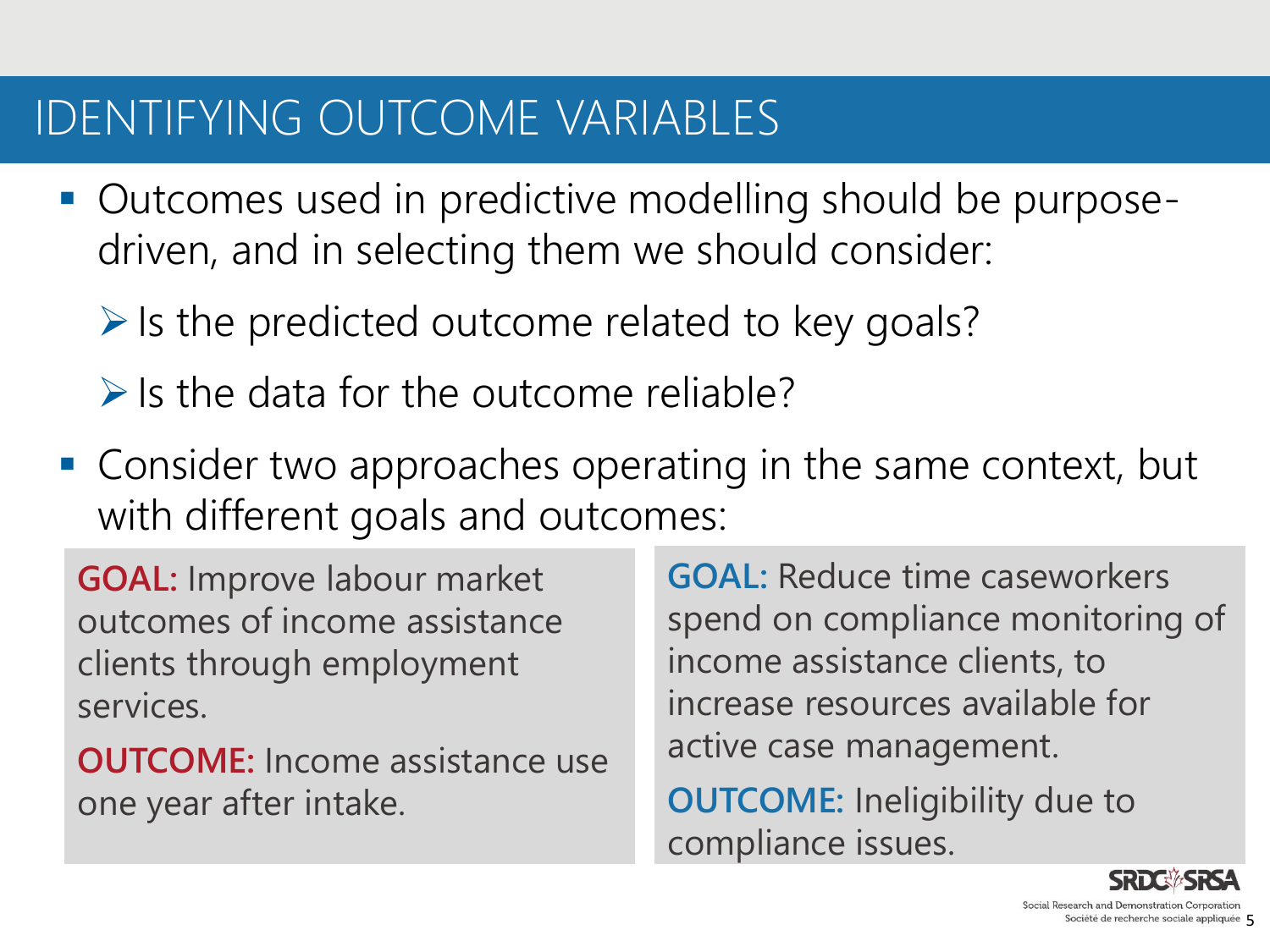## IDENTIFYING PREDICTORS

- Administrative data often provides rich measures of clients outcomes and characteristics
- New assessment tools can collect new information to strengthen the model

| <b>Caseload administrative data:</b>                                                                                          | New assessment tool data:                                                                                                           |
|-------------------------------------------------------------------------------------------------------------------------------|-------------------------------------------------------------------------------------------------------------------------------------|
| Income assistance history<br>variables (e.g. number of months<br>on caseload over last X months,<br>number of previous cases) | Detailed work history information (e.g.<br>hourly wage of last job, why they left<br>last job, number of jobs over last X<br>years) |
| Demographics and case<br>characteristics (e.g. age,<br>education, case category, and<br>region)                               | Skill measures (e.g. English language<br>skills, Essential Skills, technical skills)                                                |
|                                                                                                                               | Indicators of other barriers to<br>employment (e.g. childcare availability,<br>health barriers, driver's license)                   |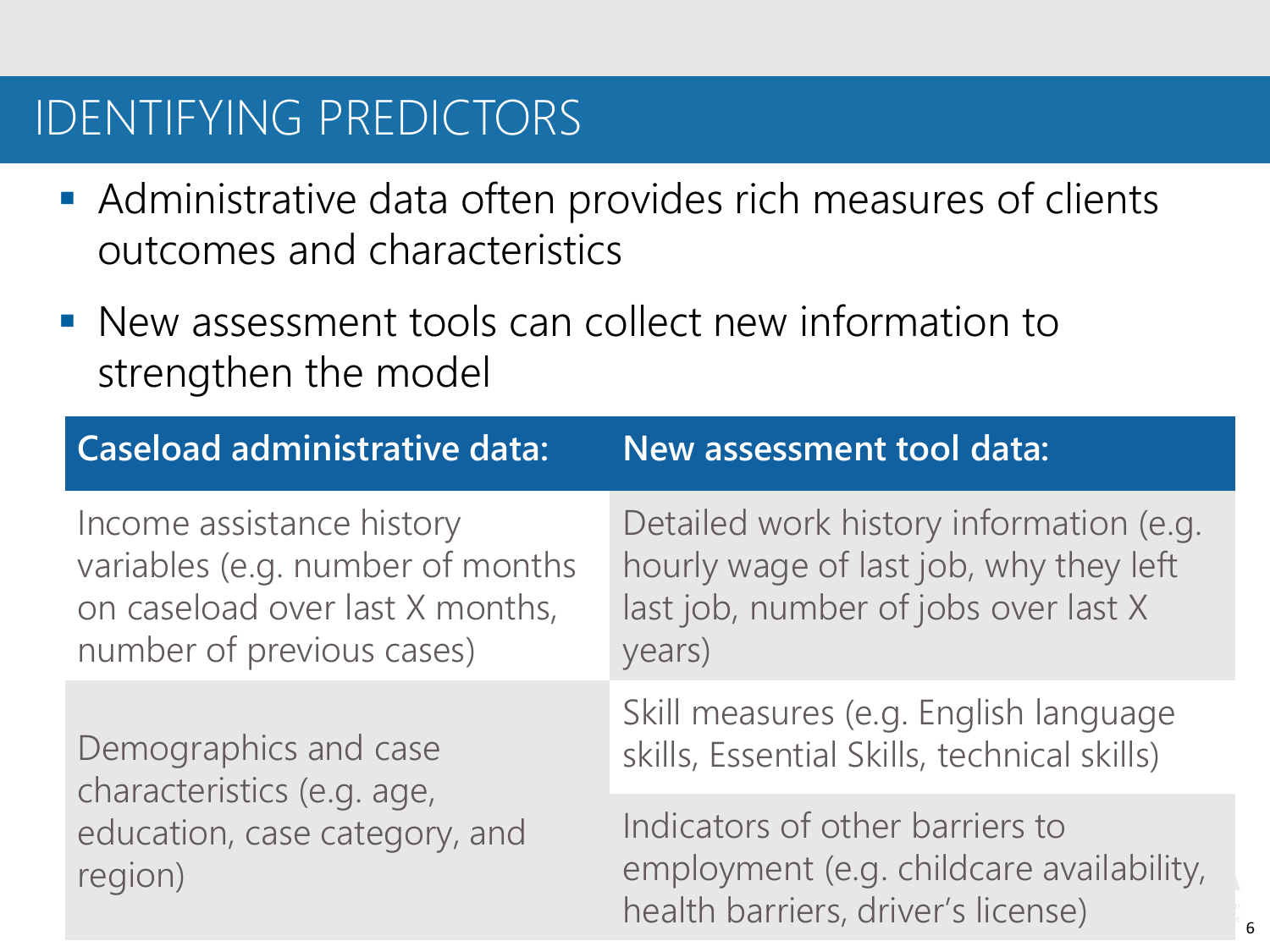**Using predicted outcomes to meaningfully categorize clients**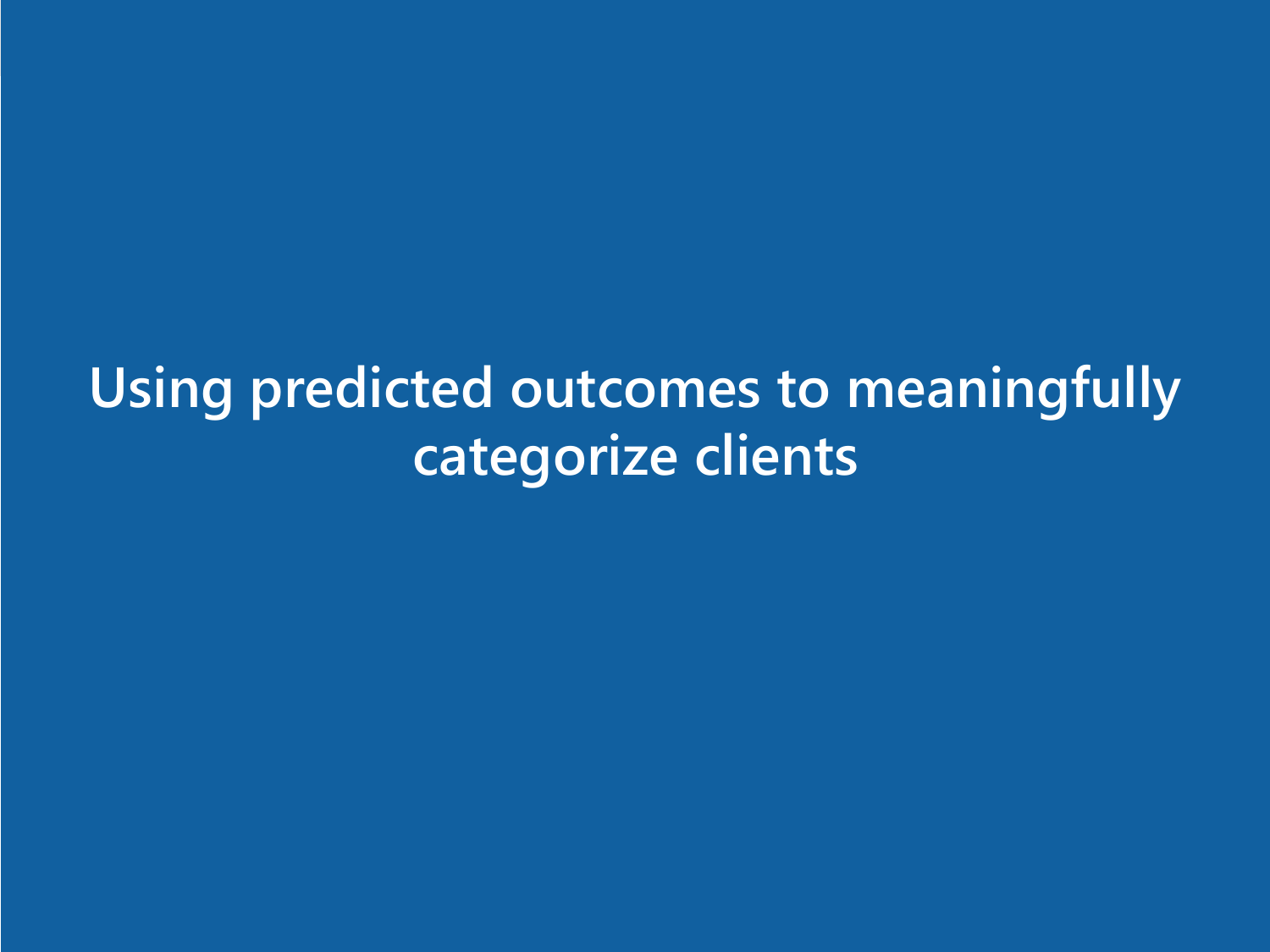## CATEGORIZING LABOUR MARKET NEED

- Many jurisdictions are aiming to engage clients with a wider range of needs, but traditional 'eligibility criteria' approach fails to accurately measure client need
- 'Distance to the labour market' (DLM) approach aims to more comprehensively measure client need by understanding contributions of multiple factors

#### **Distant**

Requires intensive assistance to become employed

### **Moving closer**

Requires a few interventions to become employed

### **Transitioning** Ready to enter

employment

**Advancing** Employed and ready to advance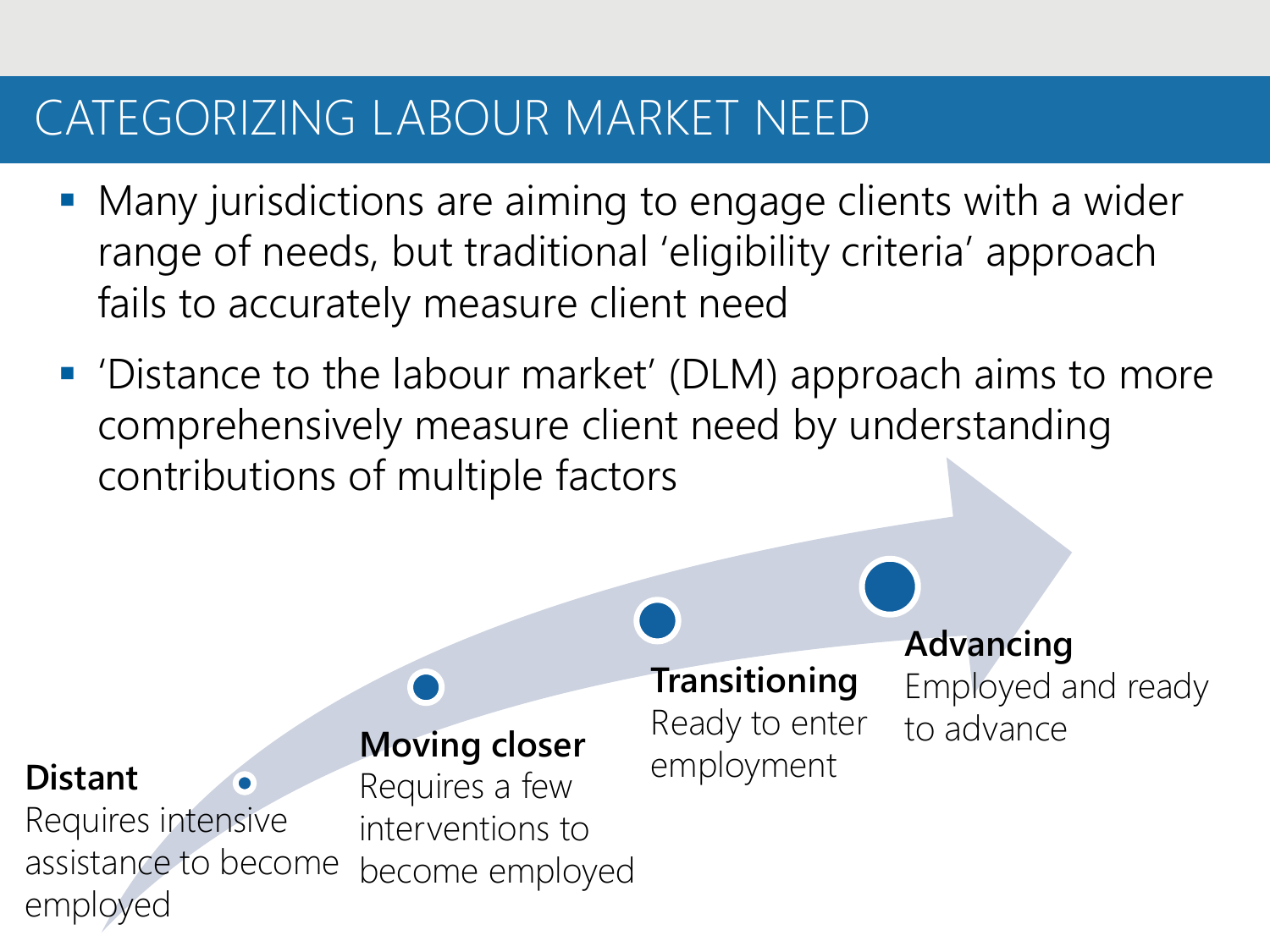### OPERATIONALIZING DLM

### **DLM model of labour market attachment can be operationalized using data and multivariate statistical modelling**

Distribution of predicted probability of remaining on caseload 12 months after intake

**23%** of intakes have a **23% 7%** of intakes have a **7%** 50−60% chance of remaining 20−30% chance of on caseload 12 months after remaining on caseload 12 intake months after intake 70  $10$ 20 30 40 50 60 80 90 100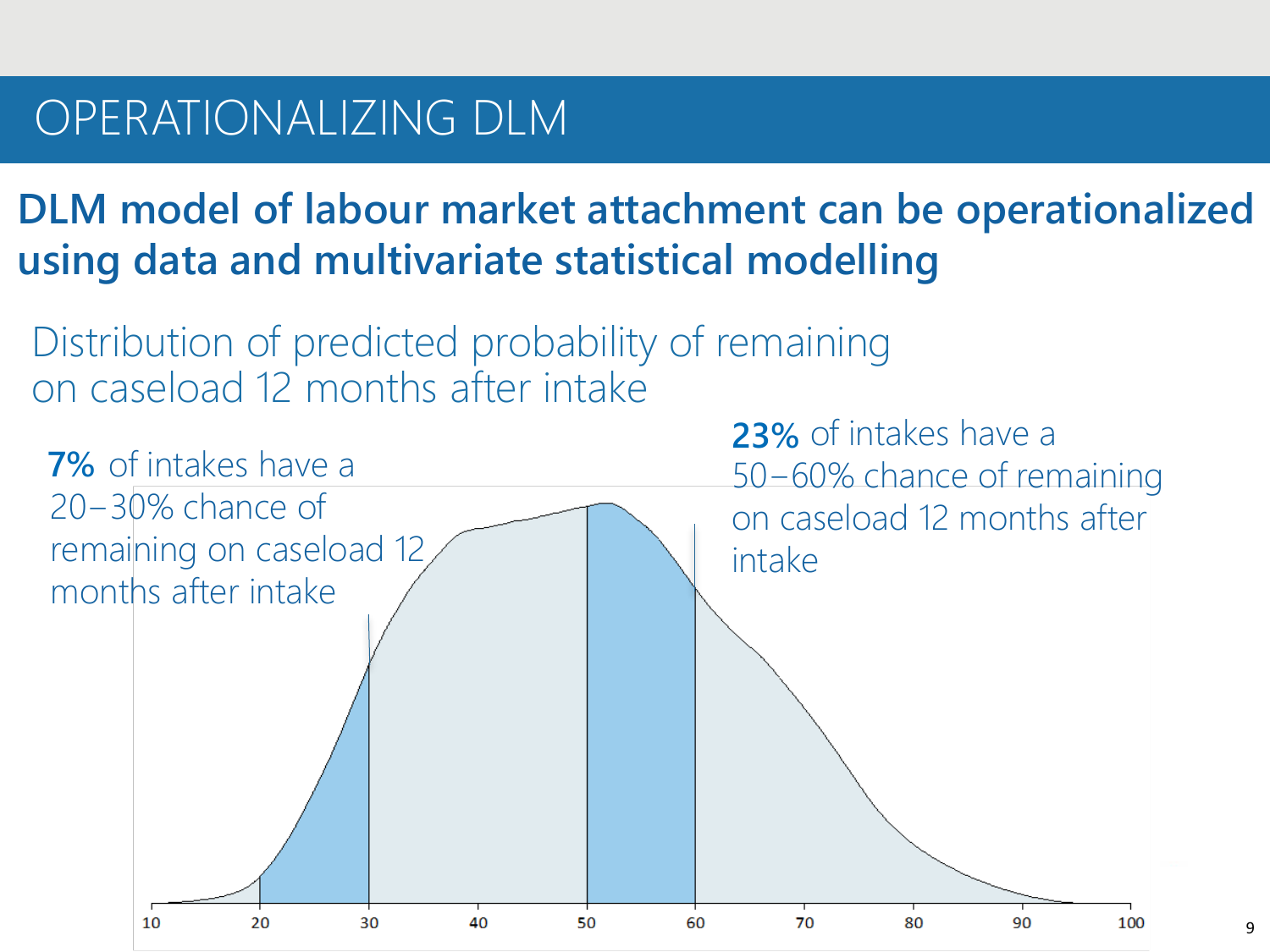## CATEGORIZING LABOUR MARKET NEEDS

- DLM model can measure level of need, but different clients may have a similar level of need for very different reasons
- Can build categorizations that reflect both levels of need and the patterns of factors that drive it, using insights from data and a service planning lens
- Ensures model is both predictively accurate and informative about actual needs

|                                                | Low DLM                                                | <b>High DLM</b>                                                                 |
|------------------------------------------------|--------------------------------------------------------|---------------------------------------------------------------------------------|
| <b>barriers</b><br><b>Client</b><br>categories | 1. Adults with recent work<br>experience and few other | 3. Youth with complex needs                                                     |
|                                                |                                                        | 4. Adults with low work exp.                                                    |
|                                                | 2. Youth with low labour<br>market barriers            | 5. Individuals with<br>significant reported physical<br>or mental health issues |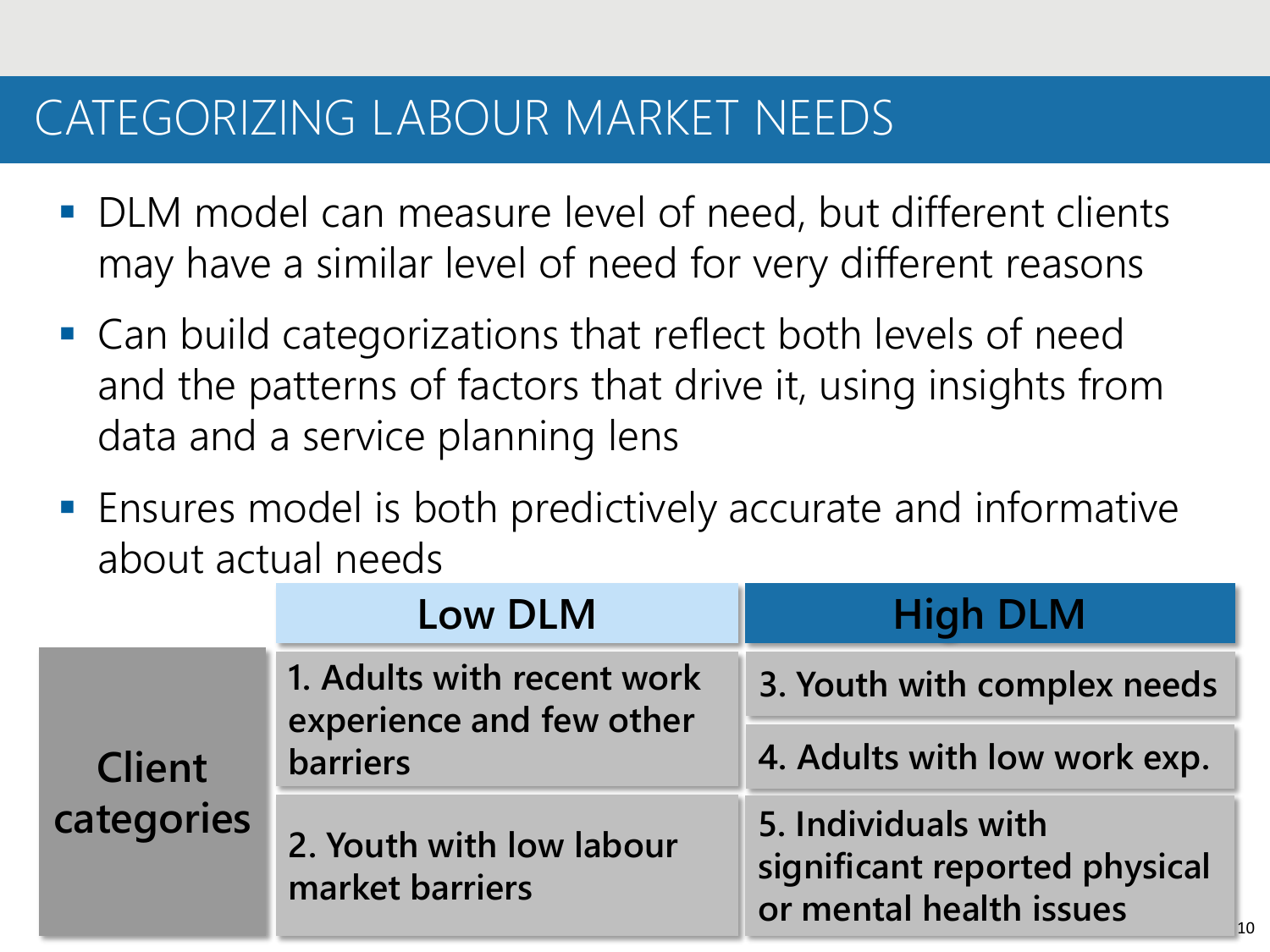## CATEGORIZING CASE MANAGEMENT RISK

- Risk of ineligibility/non-compliance can be modelled across population of interest, like DLM
- Shape of distribution and goals of model should drive categorization – most individuals are low risk, and may represent opportunities to shift caseworker resources away from compliance monitoring

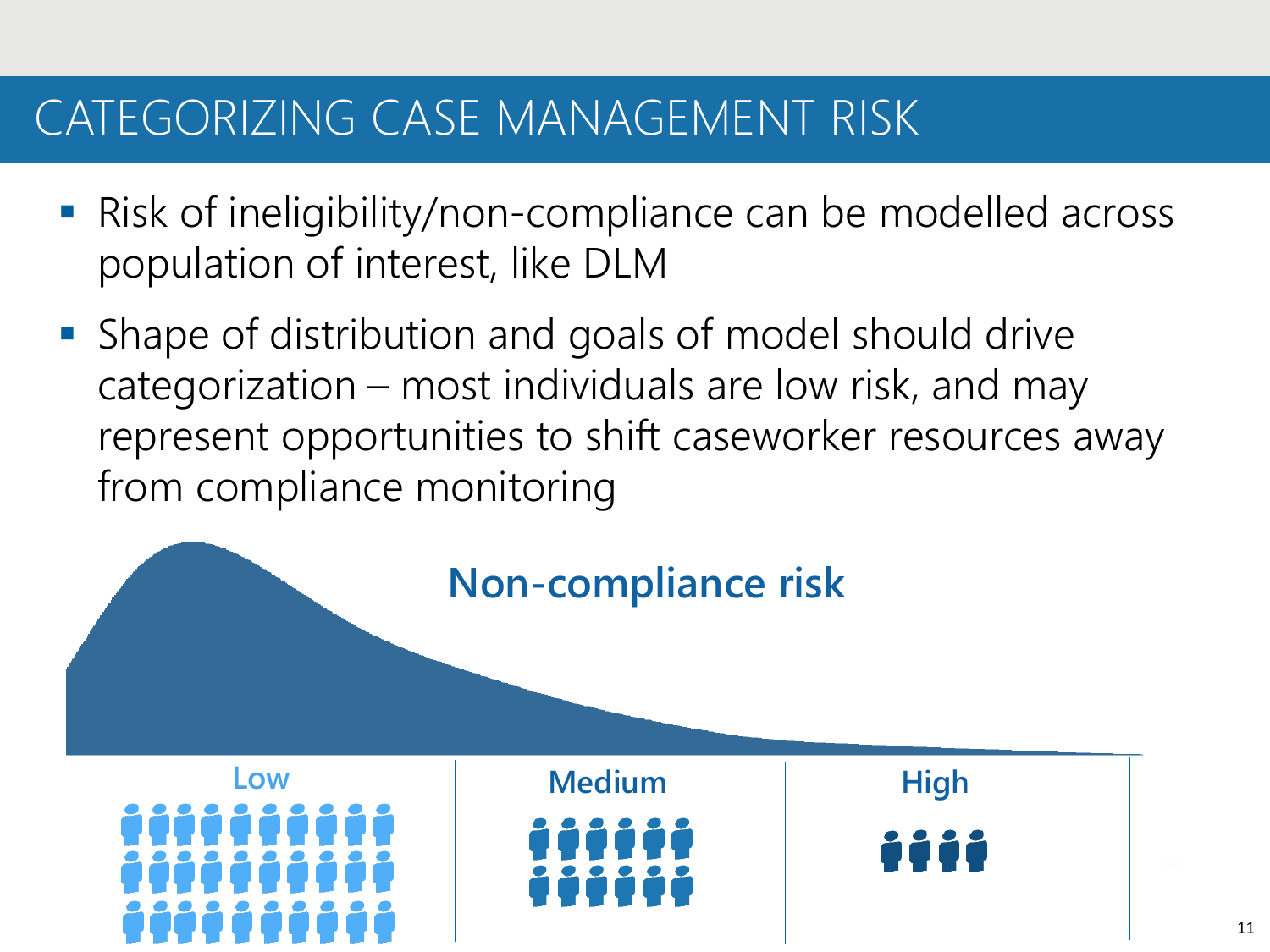# **Aligning client needs with a high-impact service response**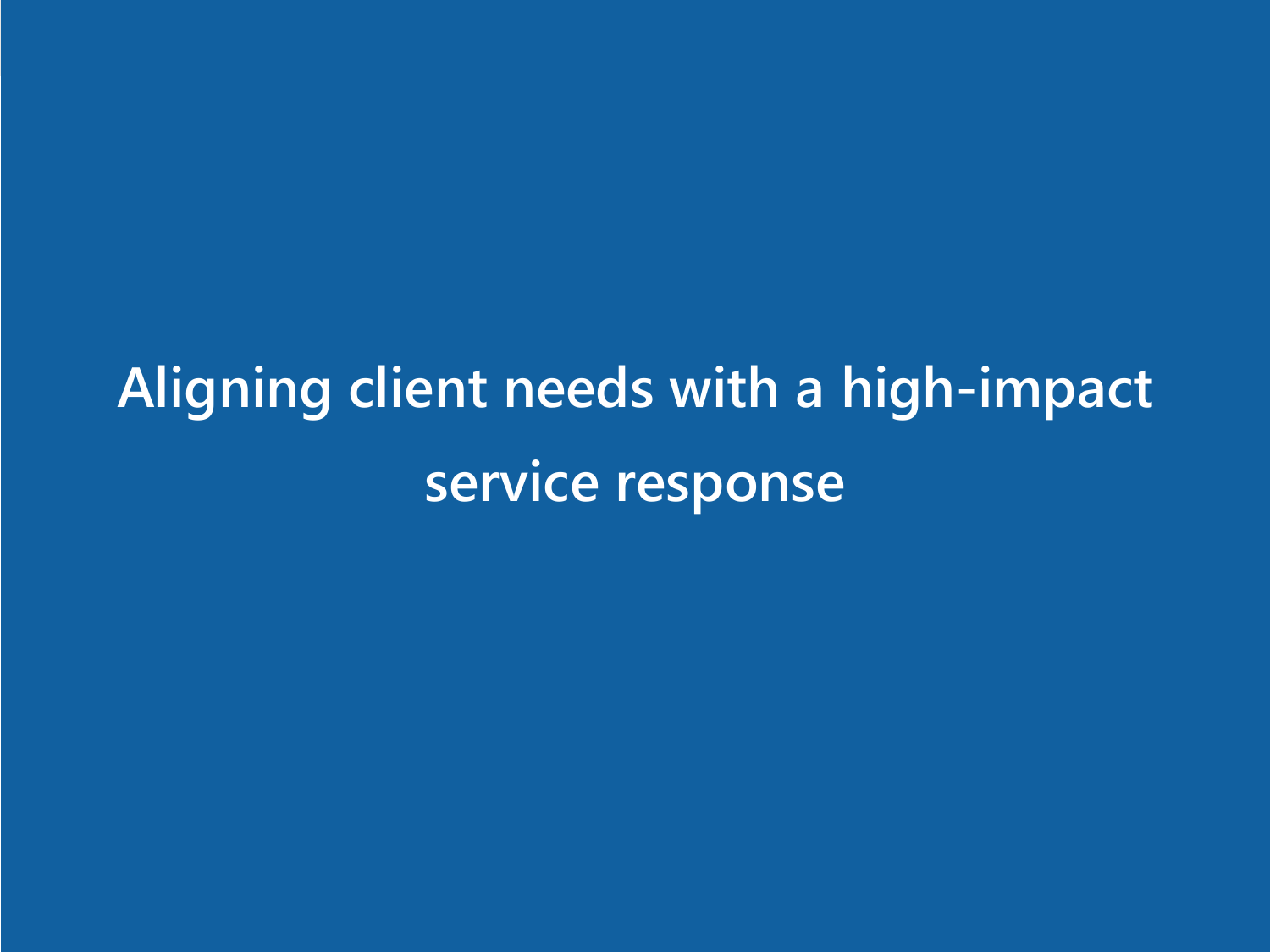## ALIGNING NEEDS WITH SERVICES

**An effective continuum of services requires effective services, a way to match services to needs, and well-supported staff**

- **Predictive analytics can support:** 
	- **Service planning**  Using data at a population/caseload level to determine what services should be offered in what quantity to address client needs
	- **Service determination** Using data at an individual level to match each client to the service option that best meets their needs
	- **Service delivery** Supporting service delivery staff to better deliver services by reducing administrative and monitoring burdens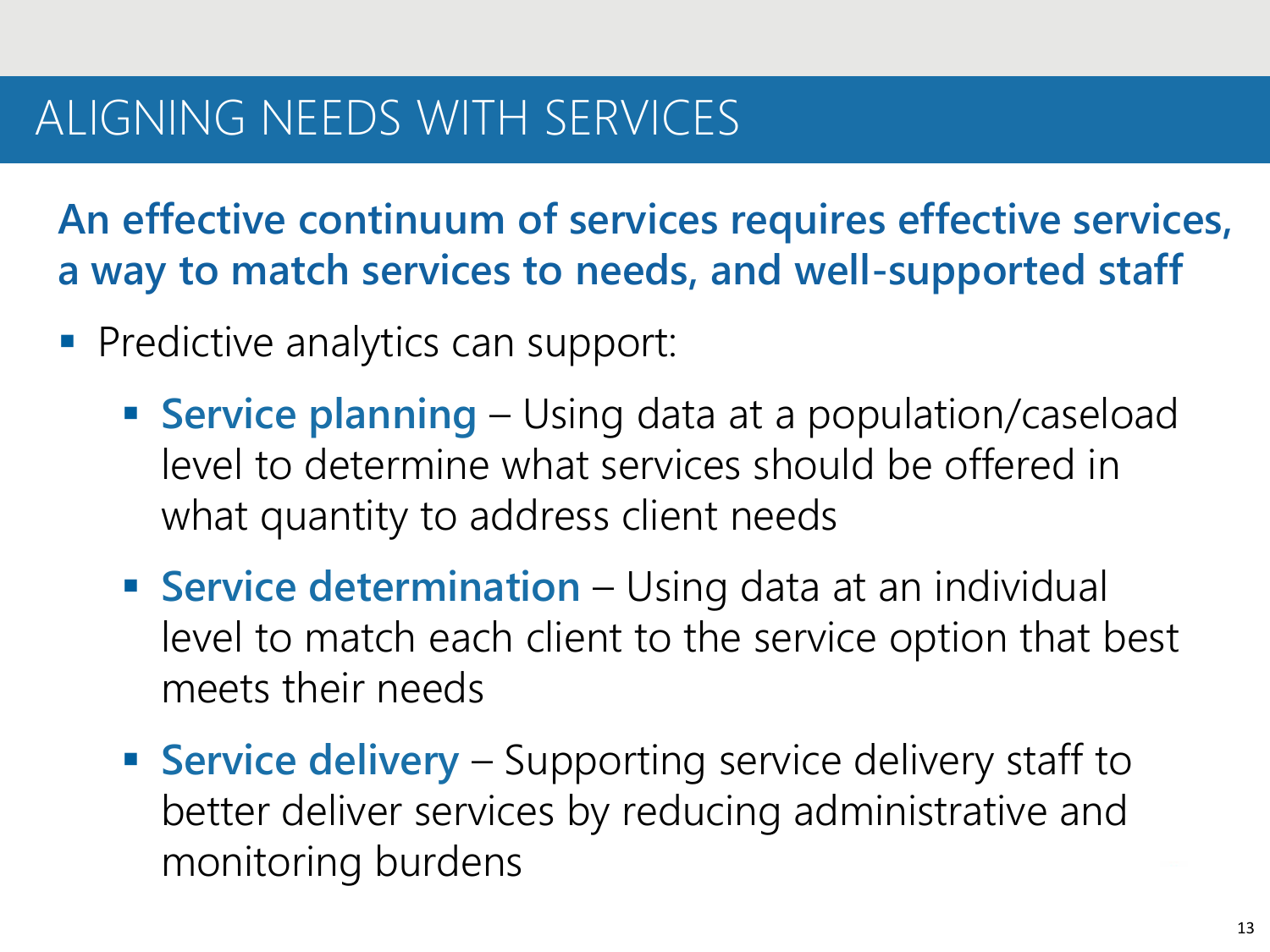### USING ANALYTICS FOR SERVICE PLANNING

**Planning can be based on client flow estimates and calibrated to policy goals, fiscal constraints, and program effectiveness**

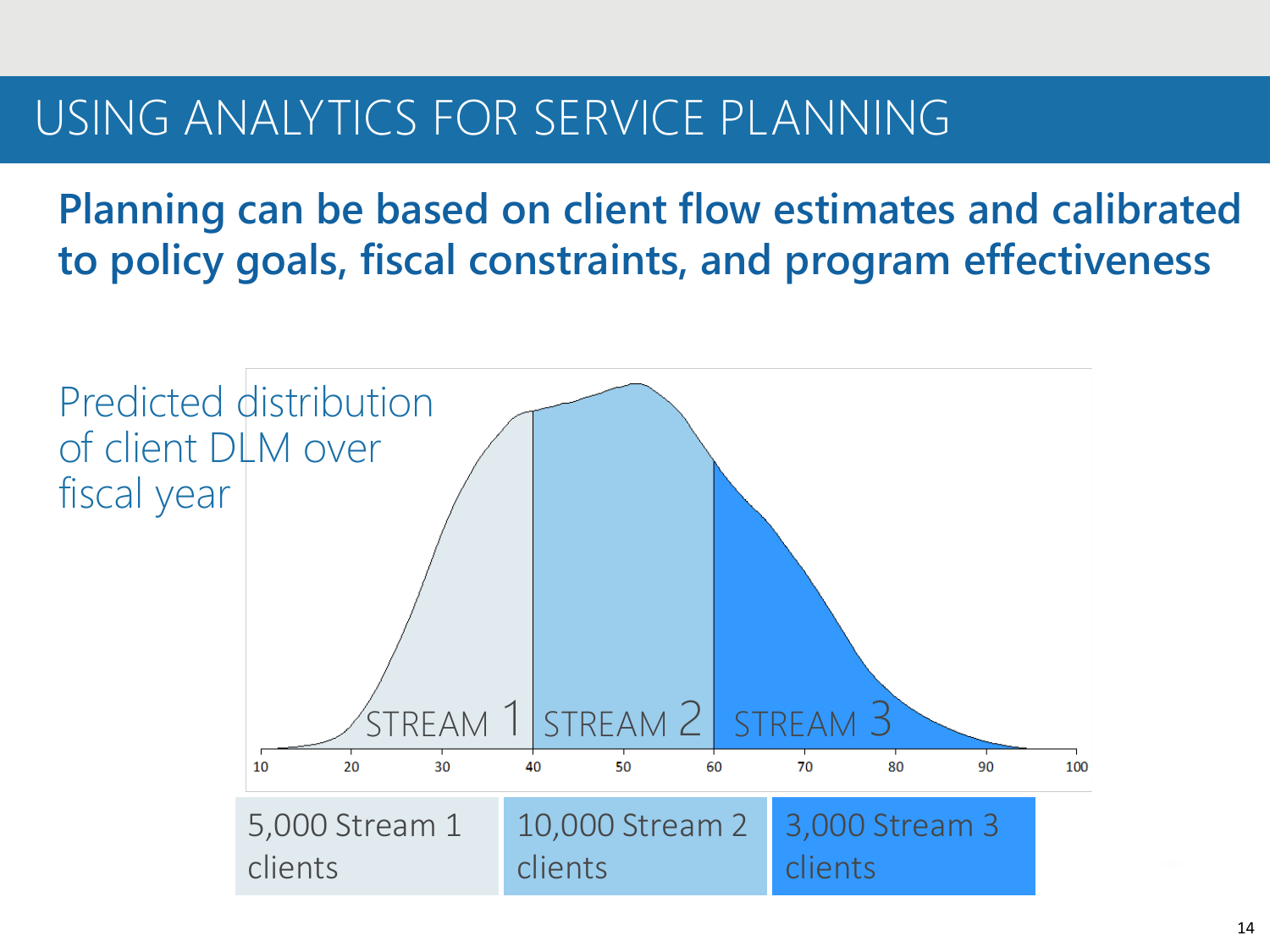## USING ANALYTICS FOR SERVICE DETERMINATION

### **CLIENT A**



### **CLIENT B**



**CLIENT A** has a high DLM related to medical and skills barriers.

**SERVICE RECOMMENDATION:**

Supported employment, skills development, or transitional jobs **CLIENT B** has a medium DLM related to work experience barriers. **SERVICE RECOMMENDATION:**

Employment assistance with job development, or transitional jobs.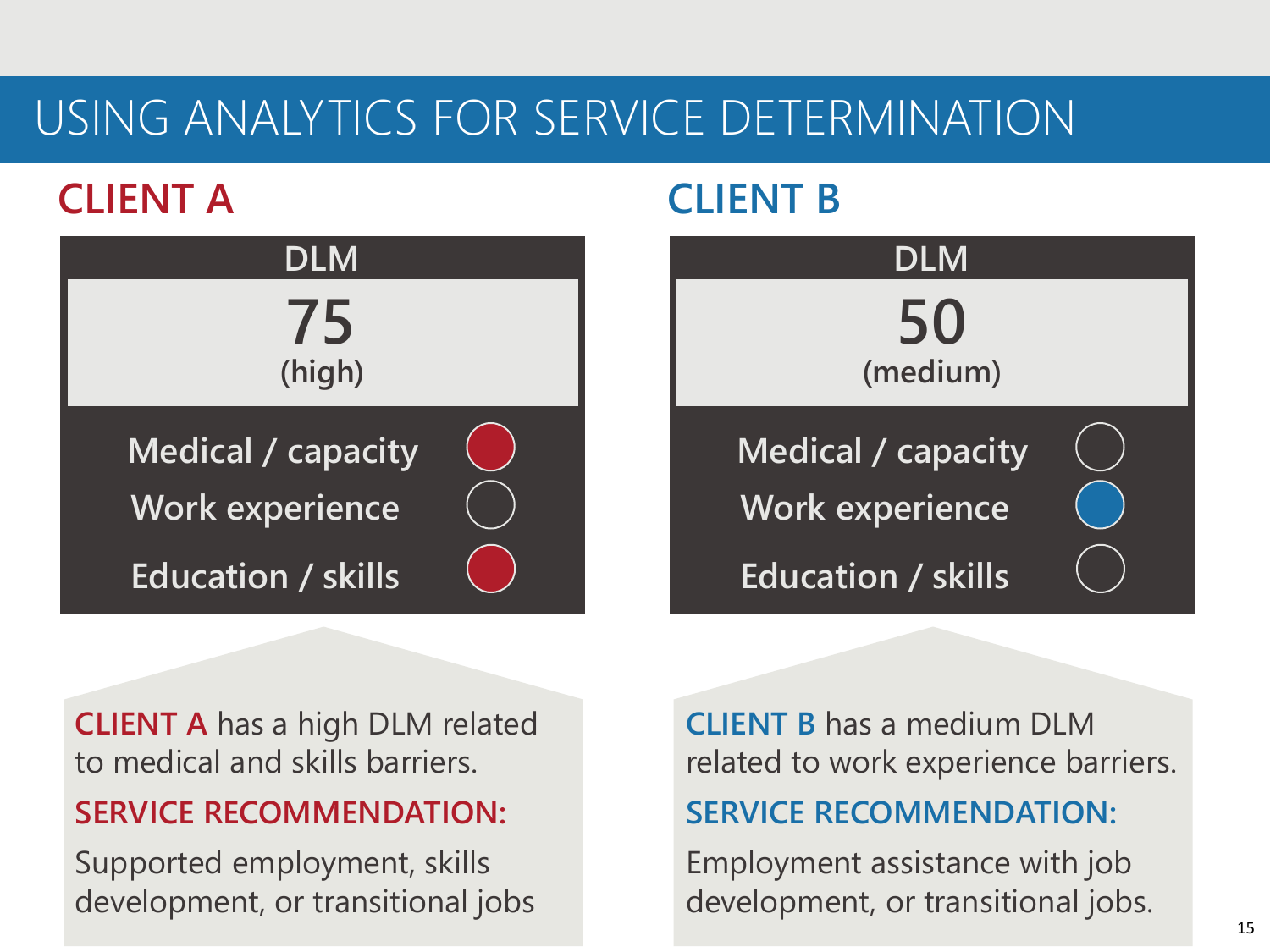## USING ANALYTICS TO IMPROVE SERVICE DELIVERY

**Reducing administrative and monitoring burden can increase staff effectiveness in supporting client outcomes**

- Jurisdictions have turned toward more client-centred case management approaches for working with vulnerable jobseekers, and evidence supports this approach
- However, effectively implementing these approaches requires caseworker resources
- **Models prioritizing client risk can reduce monitoring and** compliance burden and strategically reallocate resources
	- **Increase monitoring for small number of high-risk clients**
	- Keep monitoring unchanged for medium-risk clients
	- Reduce monitoring for large number of low-risk clients